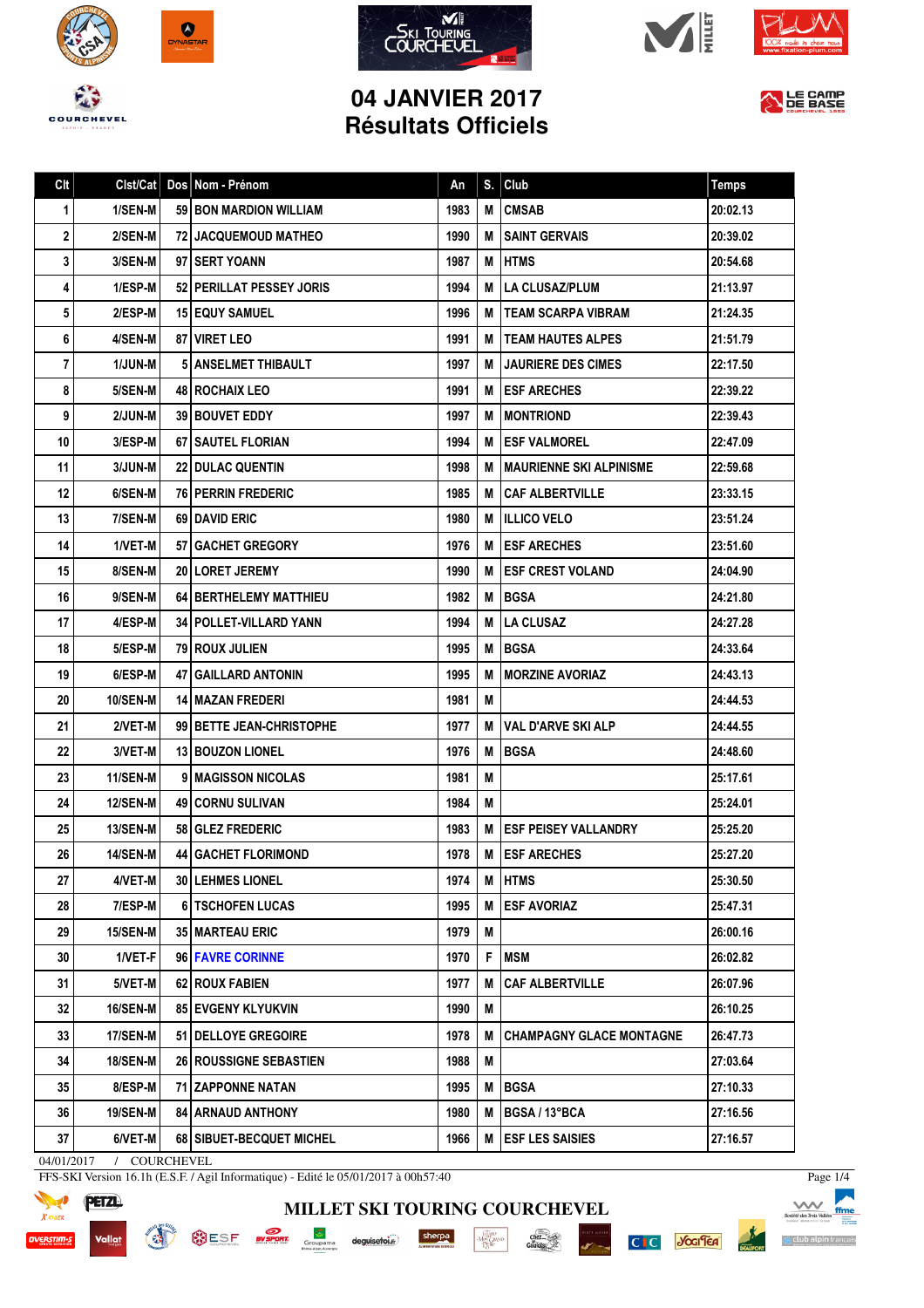| Clt |                 | Cist/Cat   Dos   Nom - Prénom  | An   | S. | Club                               | <b>Temps</b> |
|-----|-----------------|--------------------------------|------|----|------------------------------------|--------------|
| 38  | 1/ESP-F         | <b>66 BONNEL CANDICE</b>       | 1994 | F  | <b>I ESF LA TOUSSUIRE</b>          | 27:27.50     |
| 39  | 7/VET-M         | 60 JACQUIN STEPHANE            | 1975 | M  |                                    | 27:43.41     |
| 40  | 8/VET-M         | 133 JOURNET FREDDY             | 1973 | M  | <b>TIM</b>                         | 28:08.75     |
| 41  | 9/VET-M         | <b>16 BENOIT MICHAEL</b>       | 1975 | M  | <b>IESF COURCHEVEL 1850</b>        | 28:13.48     |
| 42  | 1/CAD-M         | 77 CERUTTI HUGO                | 2000 | М  | <b>HTMS</b>                        | 28:25.90     |
| 43  | 2/ESP-F         | <b>19 MOLLARD SOPHIE</b>       | 1995 | F  | <b>CMSAB</b>                       | 28:33.39     |
| 44  | 10/VET-M        | <b>159 BOUCHAGE FREDERIC</b>   | 1971 | М  | <b>IESF COURCHEVEL 1550</b>        | 28:34.05     |
| 45  | <b>20/SEN-M</b> | <b>8 MILLERET CYRIL</b>        | 1988 | M  |                                    | 28:41.40     |
| 46  | 21/SEN-M        | 3 MICHELUZZI VINCENT           | 1982 |    | <b>MIBGSA</b>                      | 28:52.07     |
| 47  | 1/JUN-F         | 94 PERILLAT PESSEY CELIA       | 1997 | F  | <b>IESF LA CLUSAZ</b>              | 28:55.81     |
| 48  | <b>22/SEN-M</b> | <b>191   TOMASELLO MARCO</b>   | 1978 | м  | <b>COURMAYER TRAILER</b>           | 28:57.26     |
| 49  | 11/VET-M        | <b>183   THOMAS JEAN-LUC</b>   | 1963 | M  |                                    | 28:57.98     |
| 50  | <b>23/SEN-M</b> | <b>40 RONDOUIN MATTHIEU</b>    | 1981 | M  |                                    | 28:58.38     |
| 51  | 1/SEN-F         | 32 NODET ELSA                  | 1990 | F  | <b>CHAMONIX SKI ALPINISME</b>      | 28:58.40     |
| 52  | <b>12/VET-M</b> | <b>115 FILLATRE JEAN-LOUIS</b> | 1963 | М  | <b>IESF MERIBEL</b>                | 29:04.79     |
| 53  | 24/SEN-M        | <b>184 CASACCIA FILIPPO</b>    | 1984 | М  | <b>TEAM MARMALADE</b>              | 29:31.93     |
| 54  | <b>25/SEN-M</b> | <b>156   PERET HERVE</b>       | 1978 | М  | <b>IESF COURCHEVEL 1850</b>        | 29:44.67     |
| 55  | 2/SEN-F         | <b>110 LE ROUX CHARLOTTE</b>   | 1990 | F  | <b>I ESF LE GRAND BORNAND</b>      | 29:51.26     |
| 56  | <b>26/SEN-M</b> | 92 BLANC MICKAEL               | 1993 | М  | <b>IESF ST FRANCOIS LONGCHAMPS</b> | 30:05.43     |
| 57  | 13/VET-M        | <b>106   DOMERGUE BERNARD</b>  | 1958 | M  | <b>IESF AIME 2000</b>              | 30:10.15     |
| 58  | 2/VET-F         | <b>28 LATHURAZ VERONIQUE</b>   | 1968 | F  | <b>COURCHEVEL SPORTS OUTDOOR</b>   | 30:26.91     |
| 59  | 14/VET-M        | 129 LLOYD NICK                 | 1967 | M  |                                    | 30:46.70     |
| 60  | 27/SEN-M        | <b>102 RONDEAU GAETAN</b>      | 1983 | M  |                                    | 31:01.52     |
| 61  | <b>28/SEN-M</b> | <b>54 I DESMARGES BENJAMIN</b> | 1981 | М  | <b>COURCHEVEL SPORTS OUTDOOR</b>   | 31:04.73     |
| 62  | 15/VET-M        | <b>112 BUISSON VINCENT</b>     | 1972 | M  | <b>TRAIL DES PETITES ROCHES</b>    | 31:08.22     |
| 63  | 16/VET-M        | <b>46 REGOTTAZ PHILIPPE</b>    | 1973 | M  |                                    | 31:09.34     |
| 64  | $3/SEN-F$       | 148 ROUCHY ELISE               | 1978 | F. | <b>CMSAB</b>                       | 31:11.69     |
| 65  | 4/SEN-F         | <b>111 GUELLERIN CHLOE</b>     | 1989 | F  |                                    | 31:12.87     |
| 66  | 3/VET-F         | <b>190   SERDA PATRICIA</b>    | 1969 | F  | <b>MSM</b>                         | 31:15.41     |
| 67  | 17/VET-M        | <b>149 INEAR CHRISTIAN</b>     | 1973 | M  |                                    | 31:30.51     |
| 68  | <b>29/SEN-M</b> | <b>100   PICKUP SAMUEL</b>     | 1988 | М  | <b>INEW GENERATION</b>             | 31:47.06     |
| 69  | 18/VET-M        | <b>108 BLACK MARK</b>          | 1973 | M  |                                    | 31:57.55     |
| 70  | 19/VET-M        | <b>171 EUDIER FRED</b>         | 1962 | М  |                                    | 32:08.51     |
| 71  | 4/VET-F         | <b>113 CHENAL CLAUDE</b>       | 1967 | F  | <b>HTMS</b>                        | 32:15.13     |
| 72  | 20/VET-M        | <b>233 HENRAS STEPHANE</b>     | 1967 | м  | <b>ESF COURCHEVEL 1550</b>         | 32:15.18     |
| 73  | 21/VET-M        | 65 PEYTAVIN MARCO              | 1965 | М  |                                    | 32:16.54     |
| 74  | 22/VET-M        | <b>161 I PETITJEAN ROBERT</b>  | 1959 | М  | COURCHEVEL SPORTS OUTDOOR          | 32:20.54     |
| 75  | 5/SEN-F         | <b>168 JACQUELIN NOEMIE</b>    | 1991 | F  | <b>CMSAB</b>                       | 32:24.16     |
| 76  | 23/VET-M        | <b>101   LAMBERT PIERRE</b>    | 1976 | M  |                                    | 32:30.15     |
| 77  | <b>30/SEN-M</b> | 166 BOIS FLORENT               | 1990 | M  |                                    | 32:30.92     |
| 78  | 24/VET-M        | <b>194 BIRKNER RAMON</b>       | 1973 | М  | <b>IESF COURCHEVEL 1850</b>        | 32:43.31     |
| 79  | 2/JUN-F         | <b>165   CONSTANT ANAIS</b>    | 1999 | F  |                                    | 32:55.79     |

04/01/2017 / COURCHEVEL

FFS-SKI Version 16.1h (E.S.F. / Agil Informatique) - Edité le 05/01/2017 à 00h57:41

Page 2/4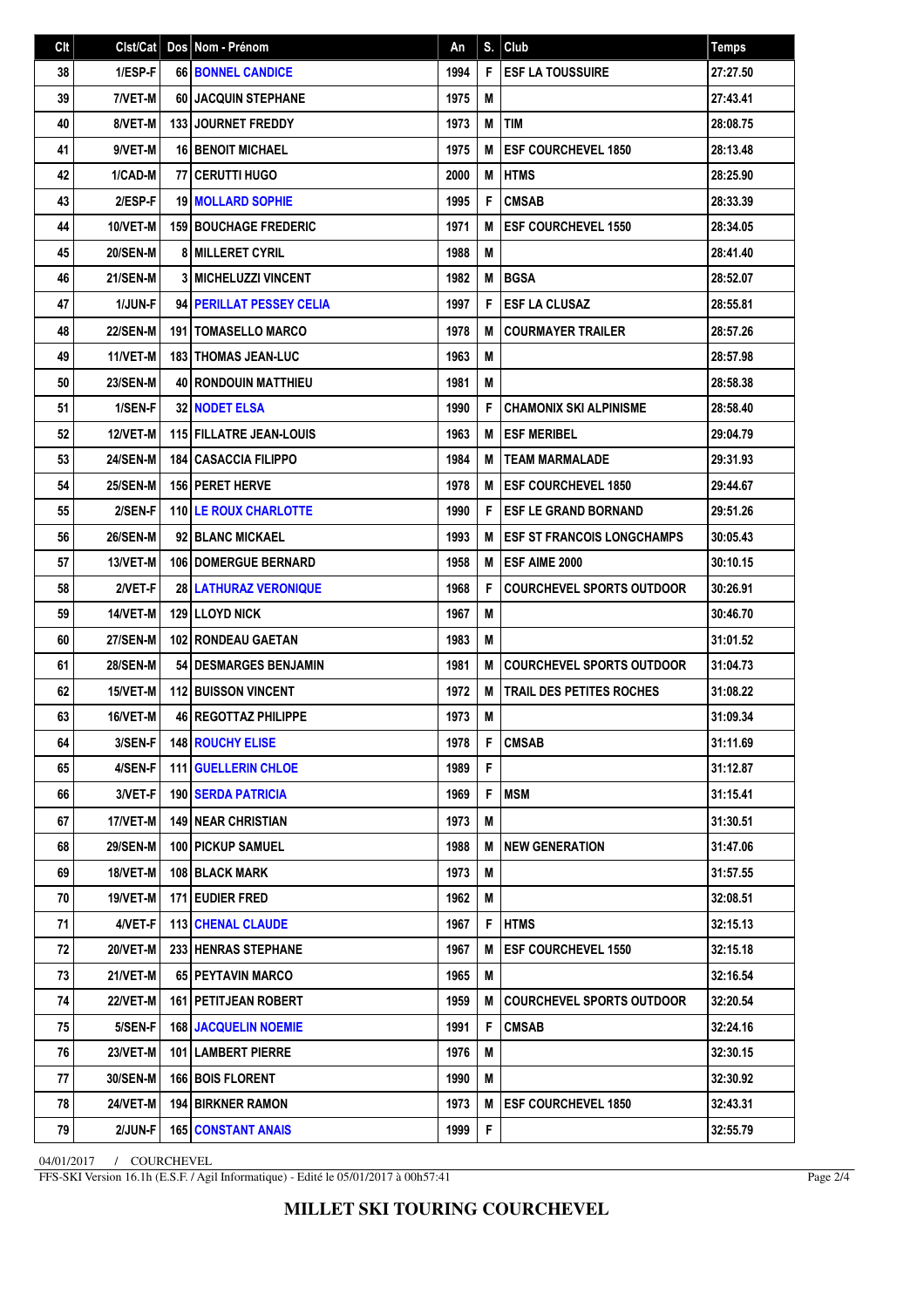| Clt | Clst/Cat        | Dos Nom - Prénom                     | An   | S. | Club                             | <b>Temps</b> |
|-----|-----------------|--------------------------------------|------|----|----------------------------------|--------------|
| 80  | 5/VET-F         | <b>199 BARTNICKI MIREILLE</b>        | 1970 | F  | <b>HTMS</b>                      | 33:04.10     |
| 81  | <b>31/SEN-M</b> | <b>174 I DELANOE MORGAN</b>          | 1980 | M  | <b>ESF COURCHEVEL 1650</b>       | 33:09.26     |
| 82  | 32/SEN-M        | <b>186 RUFFET BON CORPS ROMAIN</b>   | 1981 | M  | <b>COURCHEVEL SPORTS OUTDOOR</b> | 33:21.03     |
| 83  | 33/SEN-M        | 178 TABOURET ROMAIN                  | 1983 | M  | <b>ESF COURCHEVEL 1850</b>       | 33:27.52     |
| 84  | 34/SEN-M        | 180 TROSSAT VALERIAN                 | 1982 | M  |                                  | 33:42.02     |
| 85  | 35/SEN-M        | <b>292 GOURDET ARNAUD</b>            | 1979 | M  |                                  | 33:45.21     |
| 86  | 25/VET-M        | <b>134 VICHOT MARTIAL</b>            | 1966 | M  |                                  | 34:08.24     |
| 87  | 36/SEN-M        | <b>240 CONTI GUILLAUME</b>           | 1986 | M  |                                  | 34:17.45     |
| 88  | 26/VET-M        | <b>188 VITALE CRISTIANO</b>          | 1970 | M  |                                  | 34:21.94     |
| 89  | <b>37/SEN-M</b> | <b>61 GALMICHE SEBASTIEN</b>         | 1988 | M  |                                  | 34:32.83     |
| 90  | 9/ESP-M         | <b>274 FRANCOIS JEREMY</b>           | 1994 | M  |                                  | 34:33.39     |
| 91  | 27/VET-M        | <b>249 THURIER HENRI</b>             | 1958 | M  | <b>ESF COURCHEVEL 1550</b>       | 34:46.04     |
| 92  | 38/SEN-M        | <b>216 LAMOUREUX GUILLAUME</b>       | 1979 | M  |                                  | 35:13.82     |
| 93  | 28/VET-M        | 280 PACHOUD ERIC                     | 1963 | M  | <b>ENDURANCE GRIGNON</b>         | 35:18.16     |
| 94  | <b>39/SEN-M</b> | <b>151 I MAES GUILLAUME</b>          | 1989 | M  |                                  | 35:21.94     |
| 95  | 6/VET-F         | <b>185   GACHET-MAUROZ PASCALE</b>   | 1958 | F  | <b>ESF COURCHEVEL 1550</b>       | 36:07.15     |
| 96  | <b>29/VET-M</b> | 140 PERROTTO THIERRY                 | 1973 | M  | <b>CAF VANOISE TARENTAISE</b>    | 36:14.38     |
| 97  | 30/VET-M        | <b>220 MALAVAL SEBASTIEN</b>         | 1976 | M  |                                  | 36:30.21     |
| 98  | 6/SEN-F         | 116 GLEZ VERONIQUE                   | 1985 | F  | <b>ESF LES ARCS</b>              | 36:50.35     |
| 99  | <b>40/SEN-M</b> | <b>296   DENARIE JEAN-CHRISTOPHE</b> | 1980 | M  | <b>ESF COURCHEVEL 1850</b>       | 36:56.65     |
| 100 | 41/SEN-M        | <b>210 GAUTHIER LILIAN</b>           | 1979 | M  |                                  | 36:59.52     |
| 101 | <b>42/SEN-M</b> | <b>121 COMBET FABIEN</b>             | 1992 | M  |                                  | 37:39.17     |
| 102 | 7/VET-F         | <b>276 CHEVASSU CLAUDE</b>           | 1964 | F  | <b>ESF COURCHEVEL 1850</b>       | 37:40.41     |
| 103 | 7/SEN-F         | <b>246   APPOLONIA JENNY</b>         | 1978 | F  | <b>COURCHEVEL SPORTS OUTDOOR</b> | 38:07.07     |
| 104 | 8/VET-F         | <b>262 ROBINSON LOUISE</b>           | 1966 | F  | <b>COURCHEVEL SPORTS OUTDOOR</b> | 38:17.16     |
| 105 | 8/SEN-F         | <b>131 LESUEUR JULIETTE</b>          | 1993 | F  |                                  | 38:43.24     |
| 106 | $10$ /ESP-M     | 293 BAILYU LOUIS                     | 1995 | M  |                                  | 39:20.45     |
| 107 | 31/VET-M        | <b>103 BORIS KRASNOVSKI</b>          | 1971 | М  |                                  | 39:41.11     |
| 108 | 1/SVET-M        | 279 RASTELLO CHRISTIAN               | 1956 | M  | <b>ESF MERIBEL</b>               | 40:19.75     |
| 109 | 43/SEN-M        | 247 CHARDON CEDRIC                   | 1981 | M  | <b>ESF COURCHEVEL 1850</b>       | 40:39.43     |
| 110 | 44/SEN-M        | 242 MAY BERTRAND                     | 1981 | M  | <b>CAF MAURIENNE</b>             | 40:41.44     |
| 111 | 9/SEN-F         | 275 THOULE DELPHINE                  | 1980 | F  | <b>ESF CHATEL</b>                | 40:49.86     |
| 112 | <b>10/SEN-F</b> | <b>290 CHIRON DELPHINE</b>           | 1981 | F  |                                  | 41:07.59     |
| 113 | 32/VET-M        | 300 RYALOTSOV SERGEY                 | 1972 | M  | <b> PRO TRENER</b>               | 42:08.49     |
| 114 | 33/VET-M        | 223 MUGNIER PHILIPPE                 | 1969 | M  | <b>ESF COURCHEVEL 1850</b>       | 42:28.62     |
| 115 | 34/VET-M        | 215 BLACK JOHN                       | 1975 | M  | LITTLE SAXHAM APLIME CLUB        | 43:16.89     |
| 116 | <b>35/VET-M</b> | <b>107 BUNDAY PETER</b>              | 1969 | M  |                                  | 44:02.96     |
| 117 | 11/SEN-F        | <b>221   DE THIERSANT FANNY</b>      | 1990 | F  |                                  | 44:03.14     |
| 118 | 45/SEN-M        | <b>225 LABLANCHE ALEXANDRE</b>       | 1988 | м  | <b>ESF COURCHEVEL 1550</b>       | 44:31.83     |
| 119 | 36/VET-M        | 265 CELLIER OLIVIER                  | 1972 | M  |                                  | 44:46.58     |
| 120 | 46/SEN-M        | 209   MALAVAL YVAN                   | 1982 | M  |                                  | 45:17.92     |
| 121 | 37/VET-M        | 291 BAILYU PIET                      | 1965 | M  |                                  | 47:46.85     |

04/01/2017 / COURCHEVEL

FFS-SKI Version 16.1h (E.S.F. / Agil Informatique) - Edité le 05/01/2017 à 00h57:41

Page 3/4